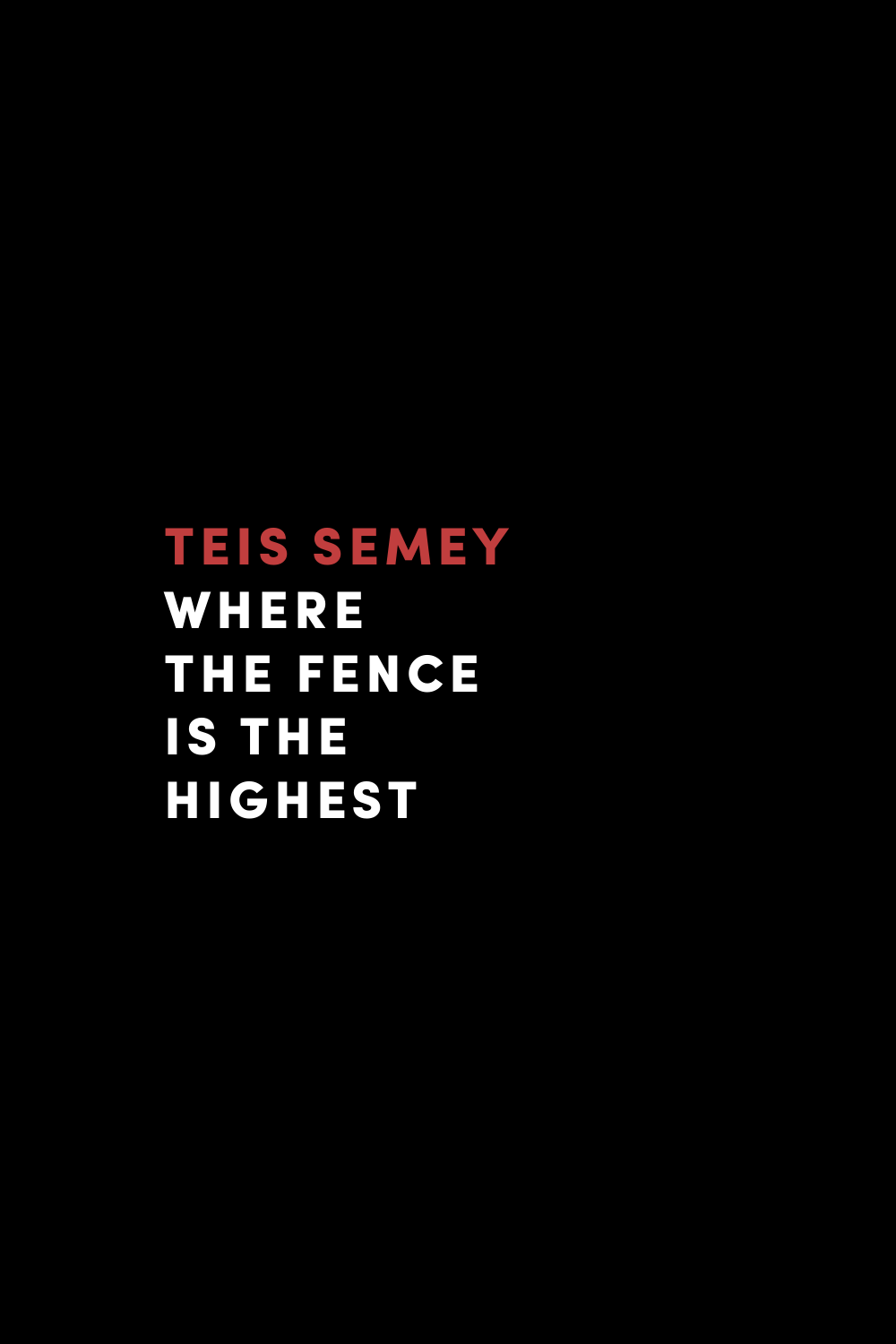## JAPAN SUITE

**OVERTURE** SUMMER FALL [DEAR NOVEMBER] WINTER SPRING

## PERSONNEL

TEIS SEMEY [GUITAR] FUENSANTA MÉNDEZ [VOCALS] XAVI TORRES [PIANO] NICOLÒ RICCI [TENOR SAXOPHONE] **JORT TERWIJN** [DOUBLE BASS] **GUY SALAMON [DRUMS]**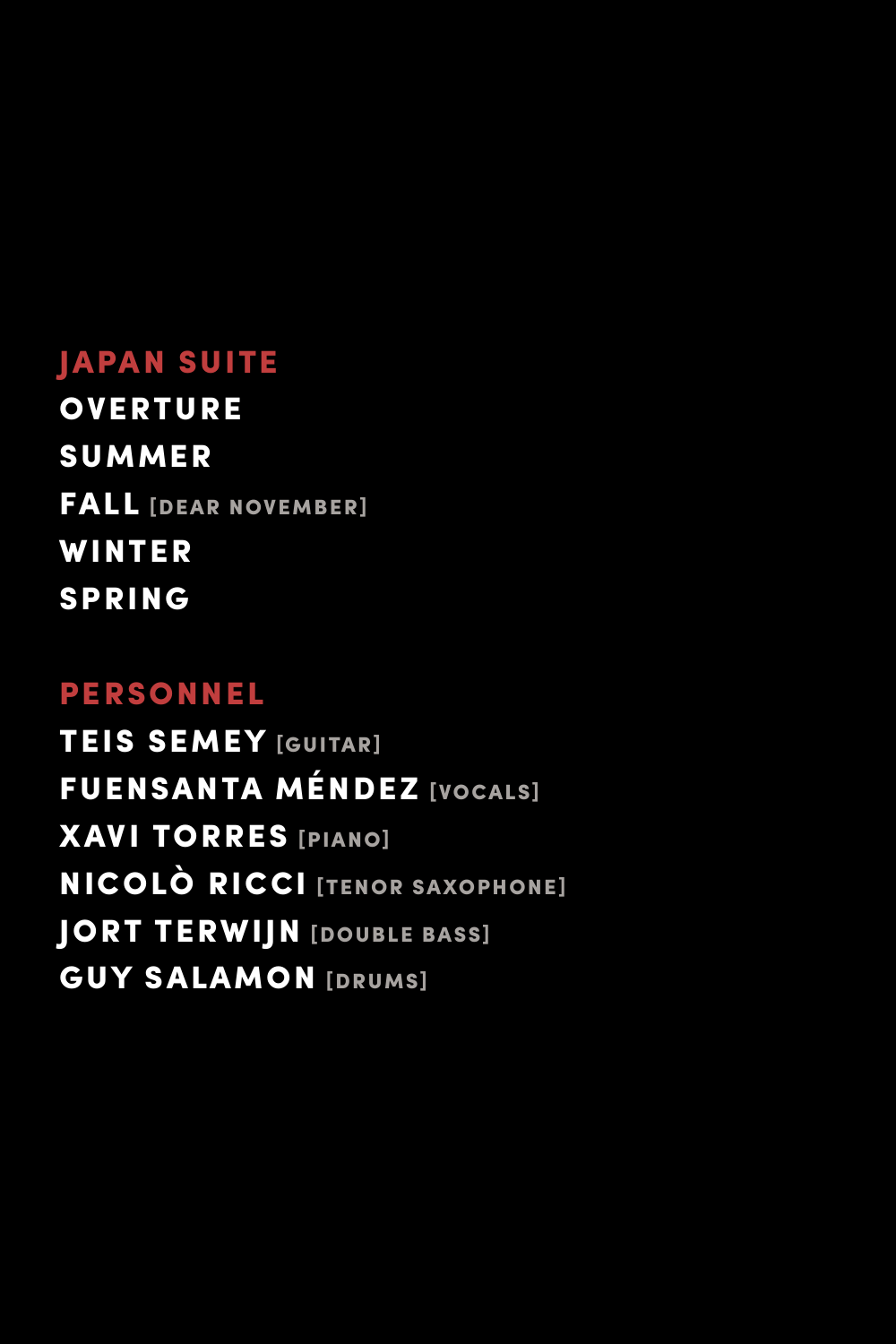# ARMED TO THE TEETH

PROLOGUE [ON THE THREE METAMORPHOSES] PALM KNUCKLES FINGERTIPS EPILOGUE [BLOOD IS COMPULSORY]

# PERSONNEL

TEIS SEMEY [GUITAR] **MO VAN DER DOES [ALTO SAXOPHONE] ALISTAIR PAYNE [TRUMPET]** JORT TERWIJN [DOUBLE BASS] SUN-MI HONG [DRUMS]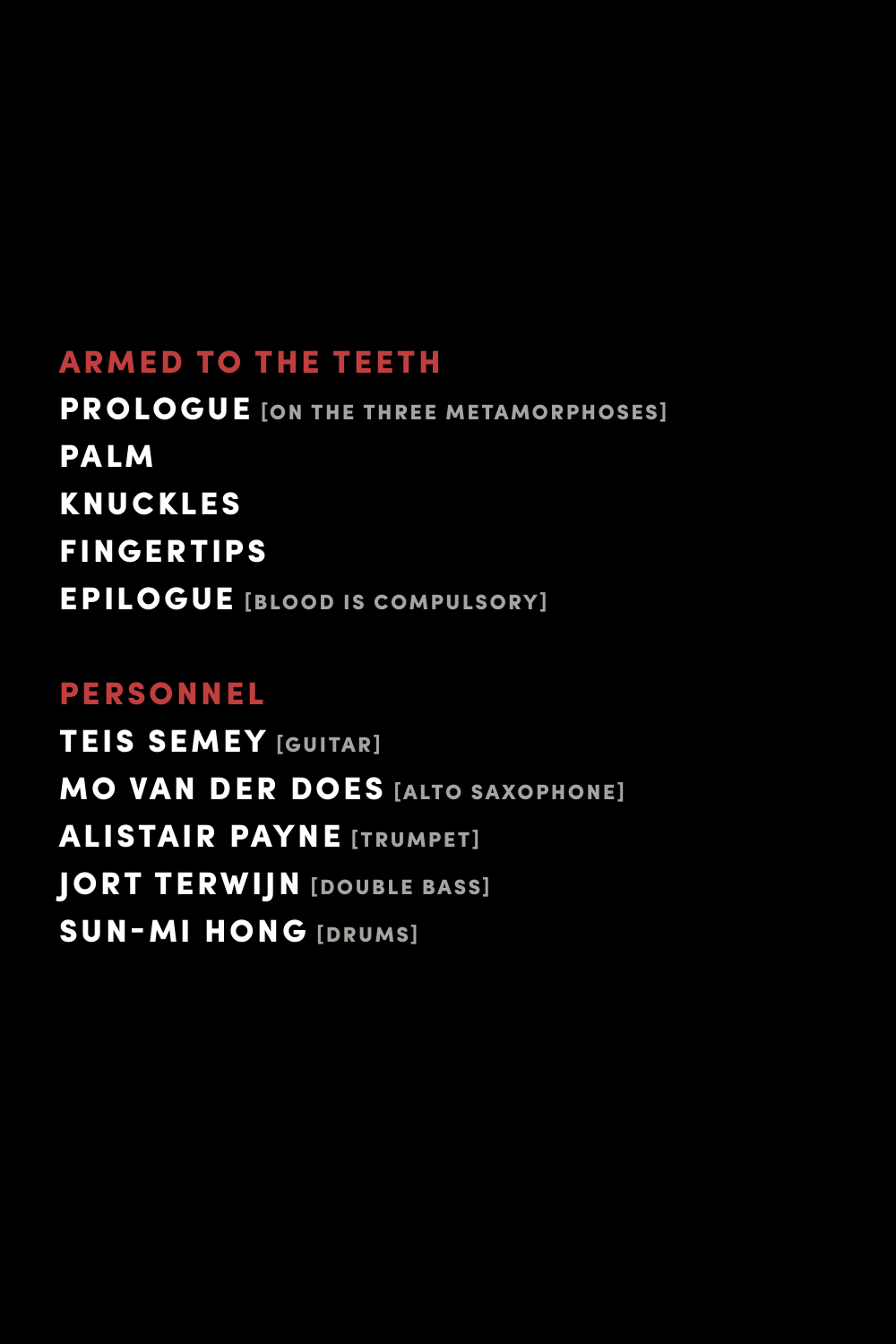I have a tendency against calling this music classical. It awakens some deep cringe within me when I see descriptions such as *jazz meets classical.* Therefore I don't completely love calling these two collections of pieces suites. However, I simply cannot think of anything more fitting, since they are 4-piece-long collections of songs written in the same time period, using the same material and with a common goal. Sometimes creation has a deadline, and to cancel the music because you can't think of what to call it would be stupid. But what is it really? The word "suite" comes with *classical* associations, while the music is also heavily focused towards improvisations and interplay. In fact, those are the most dynamic moments of the performance - we never know where it goes, and that holds true while recording too. The format lies: the recorded format gives you the impression that everything was premeditated. Of course it wasn't - but that doesn't make it less intentional.

We hold improvisation and interplay as a philosophical nucleus in the music. But what shall I call it? I have asked myself that question countless times.

A genre is rarely defined by the musicians themselves, and the fact of the label suggests that the time of the music *was* rather than *is*. Classical music is thus 18<sup>th</sup>-century music, and jazz is 20<sup>th</sup>-century American music. But what do we call "now music"?

But of course, genres are bigger than that - we recycle labels and let them grow with our culture. An expanding umbrella. The danger to music, I think, is the recording of it. We alienate what it is that happens when it is played,

and we make it seem that music is only organized sound. But isn't it more? It comes from a human - it is organized *by* someone. It is not the *what* but the *why*. Music as art needs a fundamental human experience at its core to qualify. By recording, we trap it as a genie in a bottle, and pretend that it is thereby finished. But it is created anew every single time it is heard and experienced. Just like reading a book, you allow the musicians, the music, and myself to come into existence as you listen. Can we surpass the human element in the creation process? Not if we want to stay human.

Armed to the Teeth is a three-part experience that later received a foreword and an epilogue. It has several layers of meaning that I try to convey: all three main parts are named after parts of the hand because of the extreme level of expression that organ of ours seems to have. **Palm** is the welcoming, the warmth, and the intimate. It is friendship and what we carry with - things and symbolically each other and our knowledge. Knuckles are on the opposite side of the hand and symbolize war destruction and fighting. Fingertips symbolize sensitivity; a beginning and an end at the same time. If we eat with our eyes, maybe we also see with our hands. To touch is to get to know and to open up.

While Palm, Knuckles and Fingertips have separate dedications, the suite is collectively dedicated to Nietzsche and the part of his book "Thus Spoke Zarathustra" titled "The Three Metamorphoses". It describes how the spirit can undergo three consecutive transformations if we let it. First, we become a camel: we carry the full load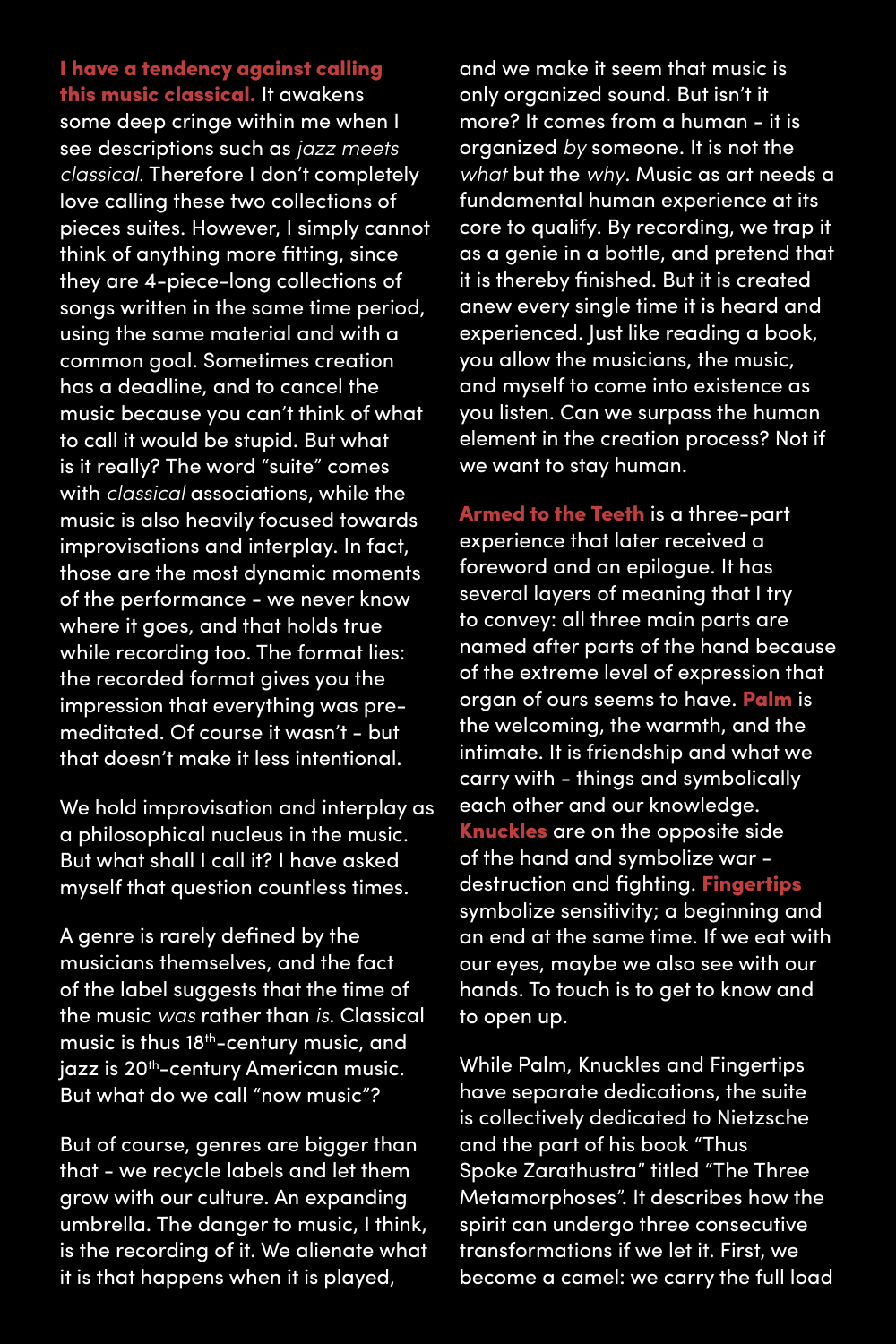of knowledge without questioning what or why. We take on without questioning and burden ourselves.

"What is heavy? Thus asks the weightbearing spirit; thus is kneels down like the camel and wants to be well laden."; "What is heaviest ... that I may take it upon me and rejoice in my strength"

But in the loneliest of deserts, the second metamorphosis occurs. The camel becomes a lion. It sheds the weight - we rebel against our old masters - we question and rip ourselves free.

What does it mean to be a lion? The metaphor speaks for itself. The lion is the king of the beasts. The lion spirit says "I will" - and that is the whole of the law. The camel becomes a lion when the subject of spiritual transformation, having ventured into the desert of human expectation, discovers that "God is dead", and surmises that everything is permitted. In this moment, the individual realizes that there is nothing to forbid them from creating their own values, imposing their own will upon the world. But, in the desert of the real, the lion encounters a dragon, and "Thou Shalt" glistens on its scales. The dragon is Nietzsche's image of societal norms. In the lion-stage, the subject of spiritual transformation must engage the dragon in mortal combat. One needs to be a lion in spirit, to defeat the law of "Thou Shalt", and affirm the conditions of one's flourishing.

There is no happiness in fighting dragons all one's life, however. To complete the three metamorphoses, the lion must become a child. Maturity, for Nietzsche, means rediscovering the seriousness one had as a child at play. The child is affirmative, open, and respects its history as well as its future. The child is a sacred "yes", it "wills its own will".

These pieces are odes to the modern era. Everything is interconnected, not only by technology but also by sharing the impending doom of pretty much everything. As with the pending climate change disaster, the increasing global gap between rich and poor, and a growing sense of losing grasp on what it factual, it feels kind of doomy to live these days, and maybe that is a reminder to stay true and authentic in the art we make. There is maybe a responsibility by artists to not only stay true and authentic to our past and herald the greats that came before us, while also stay facing forward and owing up to the future. Only by taking the past, making it a real and respected part of ourselves and manifesting it in our future can we move forward and beyond petty destructivity.

Japan Suite was written and composed for the Entrée Horizons event at the Royal Concertgebouw Amsterdam. I was simply asked to compose 30- 45 minutes of music on "Japanese impressions"; basically it was on Japonism in European art during the 1800s. Think of Van Gogh and his beautiful Japan-inspired paintings. What I find very beautiful about it, is that Van Gogh never went to Japan. He acquired dozens of woodblock paintings that had gotten popular in Japan, and studied them endlessly. He let himself get completely carried away with those paintings, and built his fantasies about what Japan was like.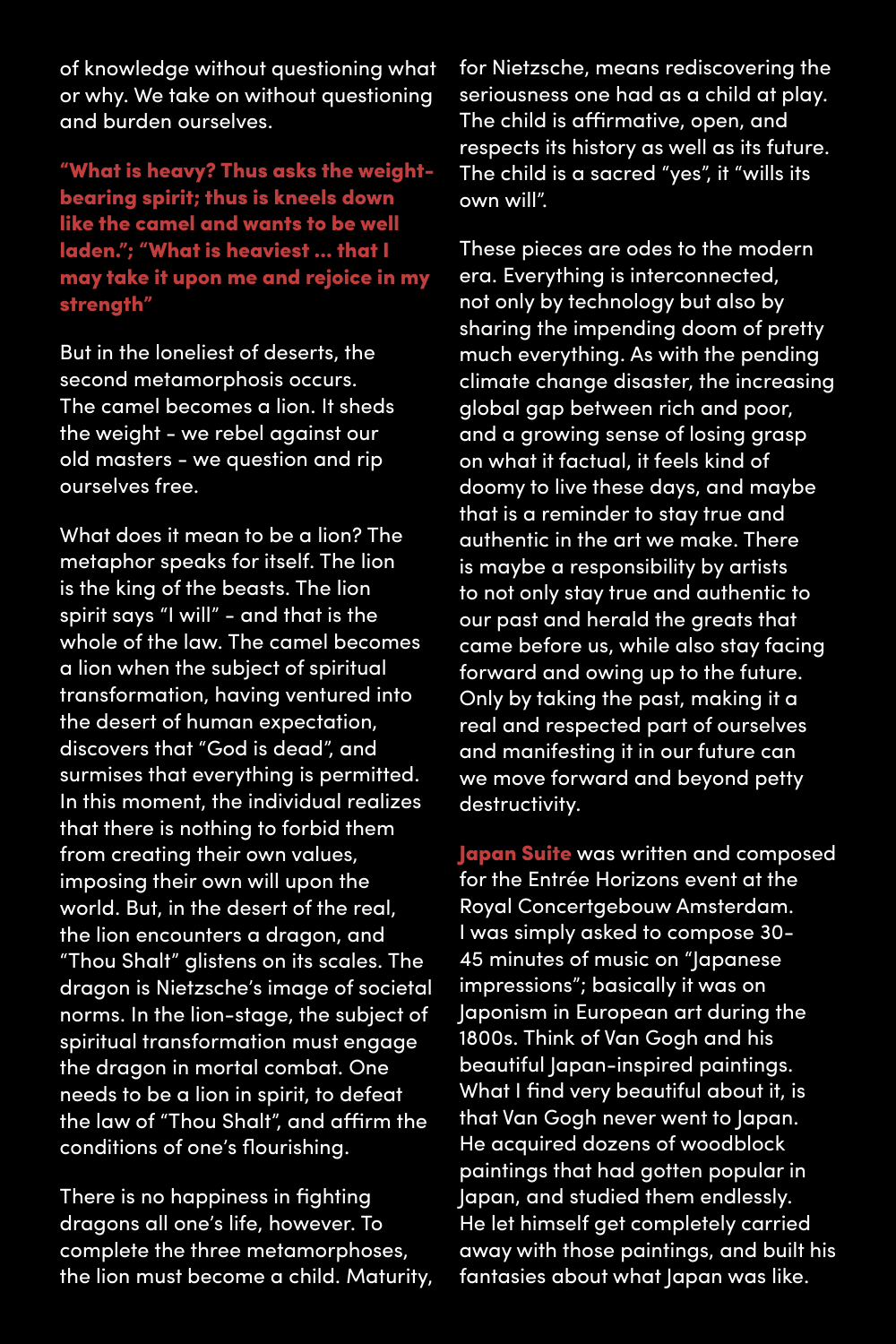That, to me, signals one of the most beautiful things about art; upon engaging with it, we create a world around it, that in turn becomes almost equally as the real world when it manifests itself into art.

I perpetuate that by trying to get inspired by Japanese art and Van Goghs art the same way as he was inspired; by seeing and fully experiencing, borrowing attributes and letting them bury themselves deep into the core of his compositions. I found that lots of parameters of composition are shared between composing in painting and music-making: perspectives, motives, colors, seriality and such, all can be easily translated into music.

I was heavily inspired by Thirty-Six Views of Mount Fuji. It is a series of landscape prints by the Japanese ukiyo-e artist Hokusai (1760-1849). The series depicts Mount Fuji from different locations and in various seasons and weather conditions. It is to me a very pure and beautiful idea to recreate an object that many times, by experiencing it from different places. Japan Suite represents my views of the ocean, and every piece holds a different location.

Summer ocean (Denmark's west coast), Fall ocean (the Baltic sea in Estonia), Winter ocean (experienced in northern Iceland), and Spring ocean (The Hague in the Netherlands). The ocean as an object holds an extra symbolic value to me, as it is always the same water everywhere in the world, yet never the same.

To create is intrinsically important in order to insist on our humanity.

Creating is an act of exercising a sense of freedom. It is the creation of something that matters, more that the static of being it and therefore as a musician I create. We must busy ourselves with the process of creation as the process of living, rather than being content with having created having been born. I am proud and thankful that I got to give birth to this music alongside my musicians. Thanks to my musicians, TRPTK, and Brendon Heinst, the music can now be created by you. I wish you the best of musical experiences with it!

- Teis Semey

I want to express my gratitude towards: Danilo Pérez, Edoardo Righini, and Attie Bauw; Ian Semey, Mette Semey, and my sisters Bjørk and Thea for the inspiration; The Royal Concertgebouw of Amsterdam and the New Rotterdam Jazz Orchestra for forcing me to write; Reinier Baas, Xavi Torres, Fuensanta Méndez, Alistair Payne, Sun-Mi Hong, Guy Salamon, and **Brodie Jarvie** for guidance and inspiration; TRPTK, Luuk Meijssen, and especially **Brendon Heinst** for his extreme patience, energy, drive, and belief in music. I also want to thank all the countless other people who have inspired me greatly, and continue to do so, and to all the people listening, also a huge thank you!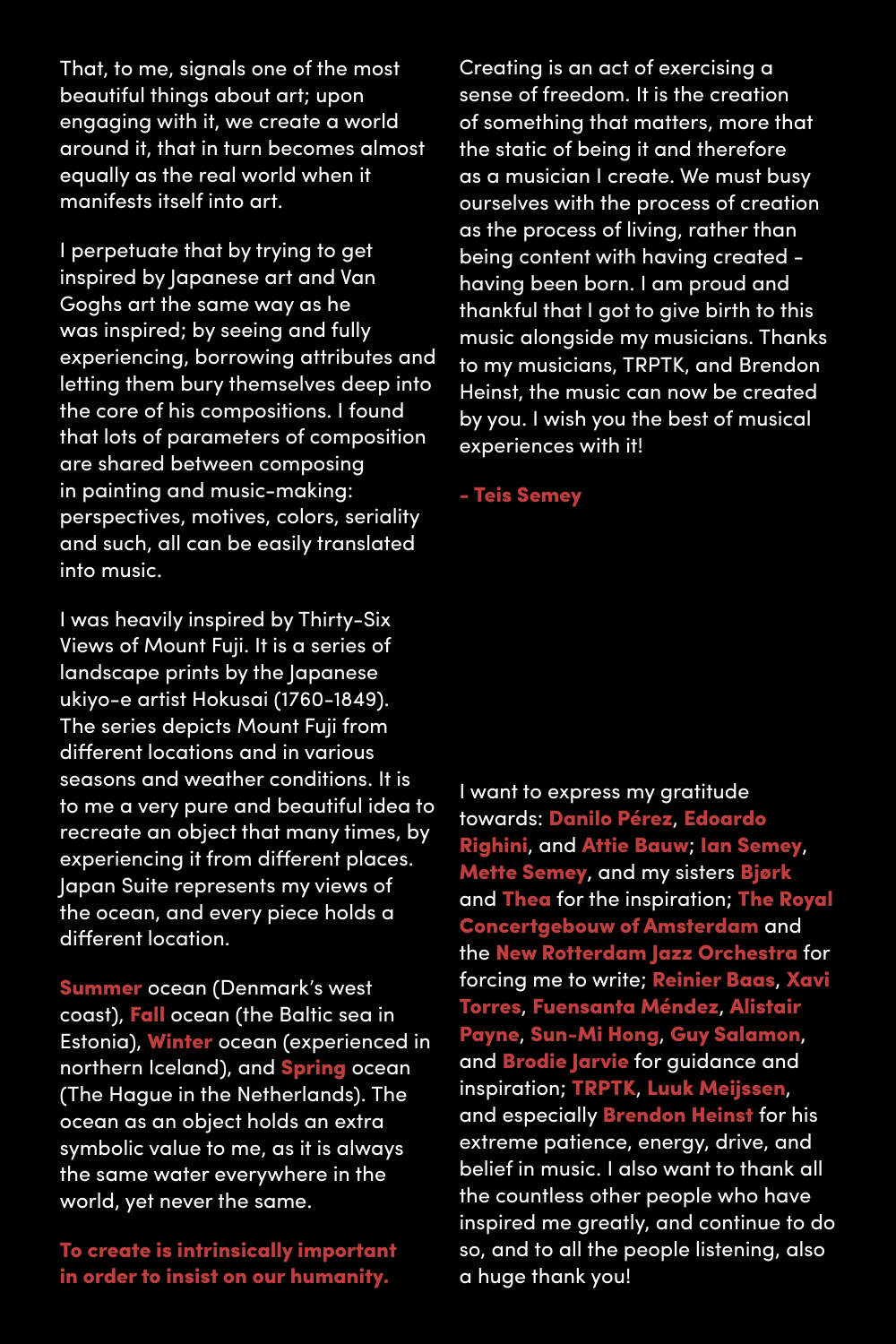#### **CREDITS**

| <b>Recording &amp; mastering</b> | <b>Brendon Heinst</b>                                                                                                                                    |
|----------------------------------|----------------------------------------------------------------------------------------------------------------------------------------------------------|
| <b>Assistant engineer</b>        | Luuk Meijssen                                                                                                                                            |
| <b>Cover art</b>                 | Heleen Berkhof                                                                                                                                           |
| Layout                           | <b>Brendon Heinst</b>                                                                                                                                    |
| <b>Liner notes</b>               | <b>Teis Semey</b>                                                                                                                                        |
| <b>EQUIPMENT</b>                 |                                                                                                                                                          |
| <b>Microphones</b>               | Sonodore RCM-402<br>Neumann KM-104 Rens Heijnis modified<br>Schoeps MK2H Rens Heijnis modified<br>Neumann M149<br><b>Z</b> Vintage 67                    |
| <b>AD/DA Conversion</b>          | <b>Merging Technologies HAPI</b>                                                                                                                         |
| <b>Monitoring</b>                | <b>KEF Blade Two loudspeakers</b><br>Hegel H30 amplifiers<br>Sennheiser HD800s headphones                                                                |
| Cabling                          | Furutech custom microphone cables<br><b>Furutech LineFlux XLR interlinks</b><br>Furutech NanoFlux NCF power cables<br>Furutech FS-a36 loudspeaker cables |
| Misc.                            | <b>JCAT M12 Switch Gold</b><br>JCAT NET Card FEMTO<br><b>Furutech NCF Boosters</b>                                                                       |

TRPTK proudly uses Sonodore microphones, KEF loudspeakers, Hegel amplification, Merging Technologies AD/DA conversion, Furutech cabling and power conditioning, and **ICAT** network equipment at their recording and mastering facilities, carefully optimized by Acoustic Matters.

All recordings are done in DXD (352.8 kHz 32 bits) in immersive 5.1-channel surround sound, and all masters are generated from the original DXD Studio Master, without dynamic compression or limiting of the signal. In both stereo and surround sound, our aim is to truly recreate the original venue and atmosphere.